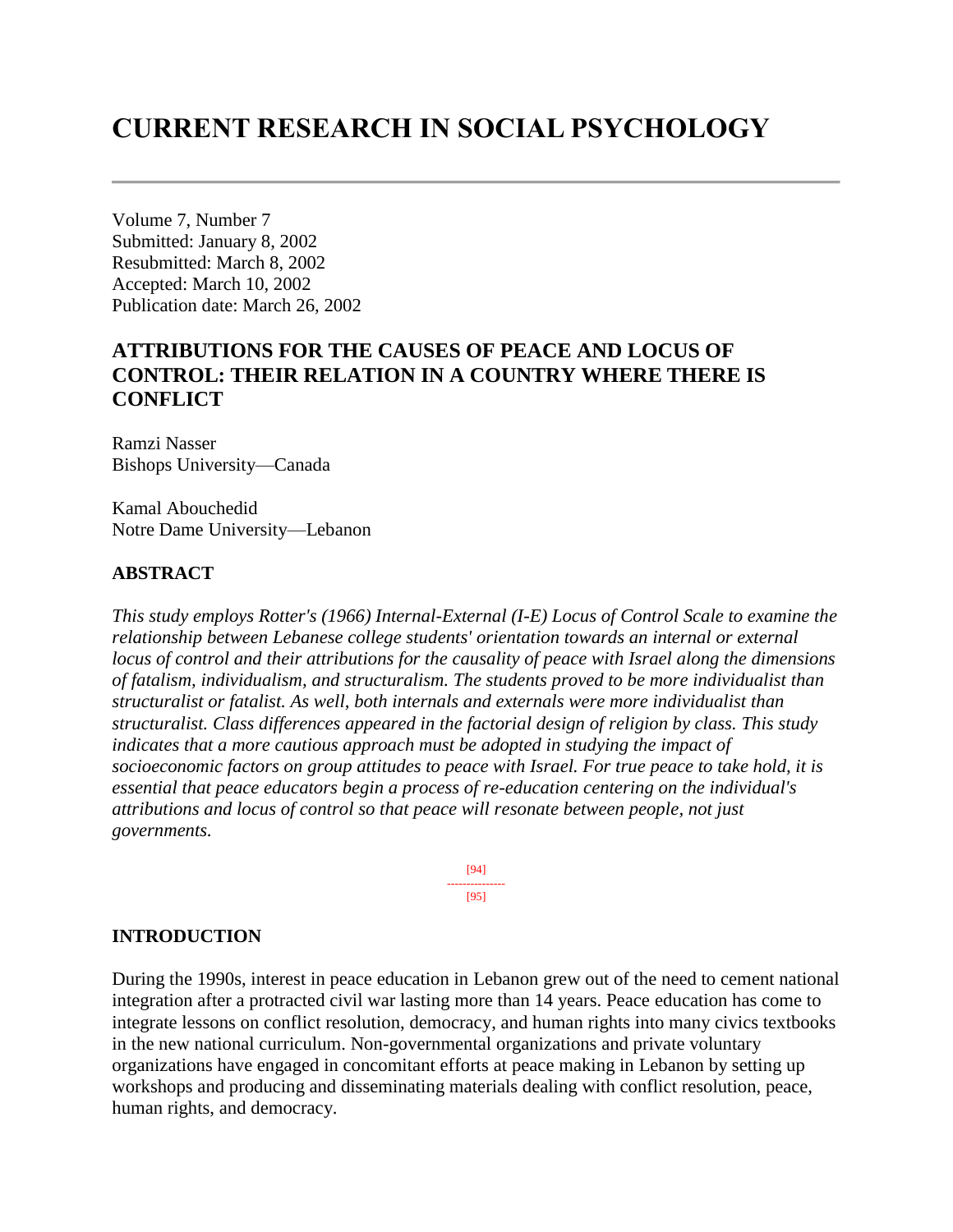Although these impetuses may increase popular support for peace-making efforts (Zuzovsky & Ruth 1999), no workshops or written materials on peace in Lebanon have been based on research findings that explain the attribution of causality for peace with Israel. Further, peace education in Lebanon has been exclusively focused on domestic issues related to national reconciliation and coexistence among the Lebanese, while it has ignored cross-national matters vital to the economic, political, and cultural developments of the Middle East, especially the issue of peace with Israel.

Following the official inception of the Arab-Israeli peace process in Madrid in 1990, several studies have assessed opposition to and acceptance of peace with Israel among segments of Arab populations (e.g., Khashan 1995; 1995; Mi'ari 1999). Studies have argued that Arab governments usually treat their citizens as passive subjects whose acquiescence in the process and outcome of peace negotiations is taken for granted.

While these studies attribute the wide gap between official and popular views of the peace process to political institutions in Arab countries, they have failed to recognize the impact generated by individuals' attribution style in contributing to this gap and indeed perpetuating it. In addition, the majority of peace studies conducted to date (e.g., Pollock 1993) have focused on studying group sociodemographic differences (e.g., religion, class, education, political party affiliation, and income) as determinants of attitudes to peace, while they neglect individual beliefs as such determinants.

Attitude, whether favorable or unfavorable, is a relatively enduring cognition by which persons evaluate others or events. Fishbein and Ajzen (1975) distinguish between attitudes and beliefs. Attitudes are built upon beliefs. Whereas attitudes refer to a person's favorable or unfavorable feelings toward an object, beliefs link the object to specific attributes. Zuzovsky and Ruth (1999) have argued that the probability that the object is associated with the attribute determines the strength of the belief: the more probable the association between the object and the attribute, the stronger the belief. The strength of people's beliefs might serve as the informational base that determines their attitudes to specific events.

> [95] --------------- [96]

Rotter (1966) explained people's beliefs in terms of external and internal locus of control. Studies have shown that individuals with an internal locus of control ("internals") display higher levels of goal setting and participation in decision-making processes than individuals with an external locus of control ("externals") (Kishor 1983;; Rose, et. al. 1996). Internals are people who have a relative degree of control over what happens to them (Levenson 1973), while externals are overpowered by social cues and may perceive an event, whether positive or negative, as externally caused and due to chance or fate. In situations where internals perceive themselves as active participants and failure is an outcome, attribution is made to external causes.

A number of studies have also conceptualized attitudes regarding reasons for societal events in a framework of attribution theory (as formulated by Heider 1958). In studies of causal attributions, people attribute behavior in a particular situation either to internal causes, which stem from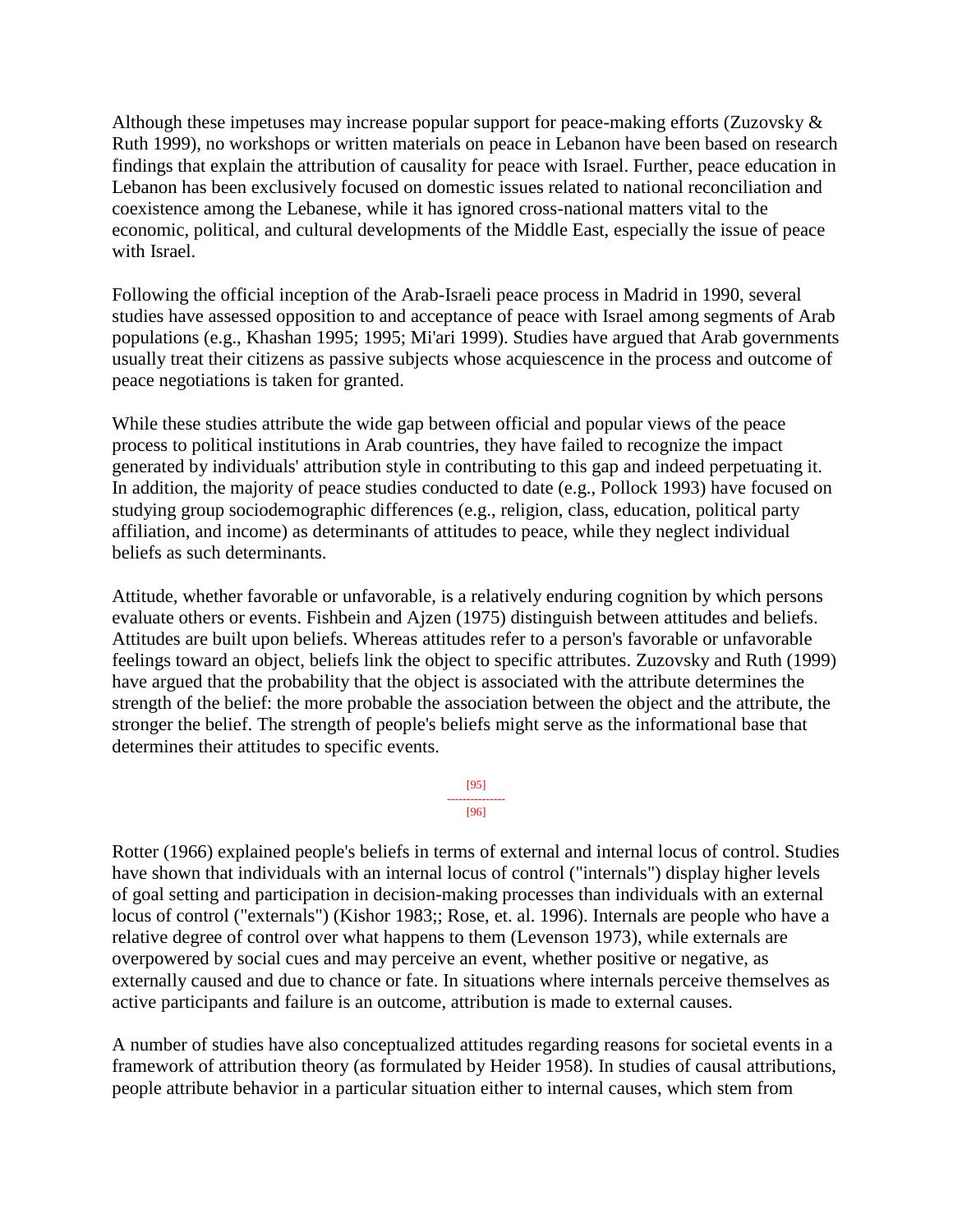personal characteristics (individualist), or to external ones, which fall into two patterns: fatalist attributions cite social problems or outside circumstances as the causes of misfortune, while structuralist ones blame societal problems on government institutions (Bernstein et al 1991).

If we carry these themes into the context of peace, individuals' external or internal locus of control cognition may help us predict their attributions for the causality of peace with Israel.

The present study examines Lebanese college students' locus of control and their attributions for the causality of peace with Israel along individualist, fatalist, and structuralist dimensions. College students in Lebanon are readily accessible and are the only group that lends itself to interviewing at the national level. In addition, Lebanese college students have a higher degree of political efficacy than average citizens (Khashan 1992) and they stand better chances of establishing positive interpersonal relationships that cut across specific group differences such as religion, gender, and economic status (Abouchedid 1997). More important, college students' political attitudes are articulated, and their cultural characteristics displayed, on university campuses.

> [96] --------------- [97]

This study integrates class, gender, and religion into an examination of Lebanese youth's attributions for the causes of peace as a measure of ideological variation. Lebanon is a multireligious society with national class differences that has sustained several power struggles pitting one religious group against another over the last century. For example, prior to the Lebanese civil, Shiites were a socially and economically deprived group and Christians predominantly ruled the country through socioeconomic and political coercion (Hudson 1968; Theroux 1987). More recently, the Christian power base has been dissolved through a power-sharing formula, known as the Taef accord, that realigned Christian Arabs within the fold of the greater Muslim Arab region (Khashan 1992). However, class differences remain effectively the same wherever Christians remain to hold a substantial power base. For instance, the Maronite Christian church remains the most affluent religious establishment in Lebanon (Khashan 1992).

Self-identified class affiliations by different religious groups reinforce the view that there still exists a national class system. Following this logic, religious differences should mirror class differences (Hunt 1996), and poorer Muslims should support a structuralist explanation for negative events while more affluent Christians should have more individualist attributions for positive events such as peace.

As well, in light of the patriarchal nature of Middle Eastern society, numerous studies have shown distinctive attitudes as between females and males (Abouchedid & Nasser, 2000). Women in the Arab world are kept from partaking in certain professions, including politics. In this regard, Shawool (1998) presented some interesting data on Lebanese women's representation in political parties, labor unions, student unions, religious groups, cultural clubs, social committees for activities in districts and villages and so on. Men's membership in political parties was higher than women's (male 24.1% and females 7.7%). In other spheres too, gender roles and decisionmaking bodies are archaic and neopatriarchal. Worse, the institutionalization of these patterns in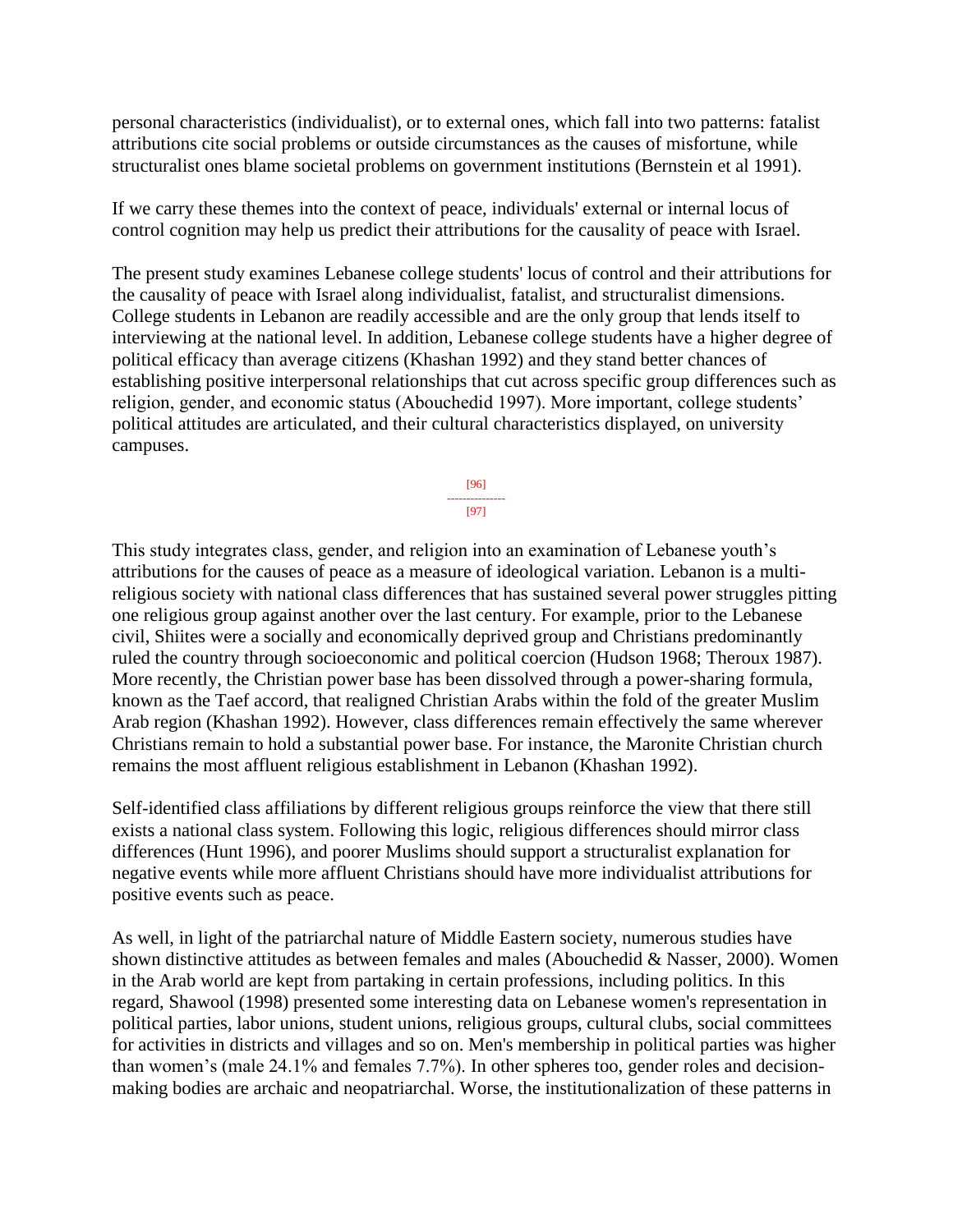parts of the Arab world makes it hard for women to progress and fulfill their aspirations. Females are thus hypothesized to be passive, with an external locus of control, and are expected to make external, fatalist and structuralist, attributions for peace.

This study suggests that those who have an internal locus of control will attribute the causality for peace to individuals' effort and active engagement in the making of peace. Externals may show their disengagement from the peace-making process by attributing causality to external factors such as fate or the role of government and its institutions. In addition, in line with the previous literature on peace (Khashan 1995), this study examines whether students' attributions are influenced by sociodemographic characteristics.

> [97] --------------- [98]

Working with the above considerations, the present study explores the following hypotheses:

1. Male Christian students make more individualist attributions than their Muslim counterparts.

2. Lower-class female Muslim students make more structuralist or fatalist attributions than individualist ones.

3. Females, with external locus of control, give the causes of peace structuralist or fatalist attributions more often than males.

4. Males, with internal locus of control, give the causes of peace to individualist attributions more than females.

5. Internals attribute the causes of peace to individualist factors more than to external, structuralist and fatalist, ones.

6. Externals attribute the causes of peace to structuralist or fatalist factors more than to individualist ones.

## **METHOD**

### **Sample**

A sample of 250 undergraduate students drawn from two private university campuses situated in Beirut and North Lebanon participated in the study. During examination periods, students were asked to take ten minutes to fill out a questionnaire dealing with internal versus external locus of control and to rate the attributes of peace with Israel along fatalist, individualist, and structuralist dimensions. Students were informed that complete confidentiality would be maintained and were asked to work individually. The response rate for the questionnaire reached 93%.

The sample comprised 135 male students and 115 female students. There were 141 Maronites, 23 Greek Catholics, 55 Greek Orthodox, 1 Protestant, 16 Sunnites, 3 Shiites, and 1 Druze. Seven students rated themselves as coming from affluent families, 55 rated themselves in the upper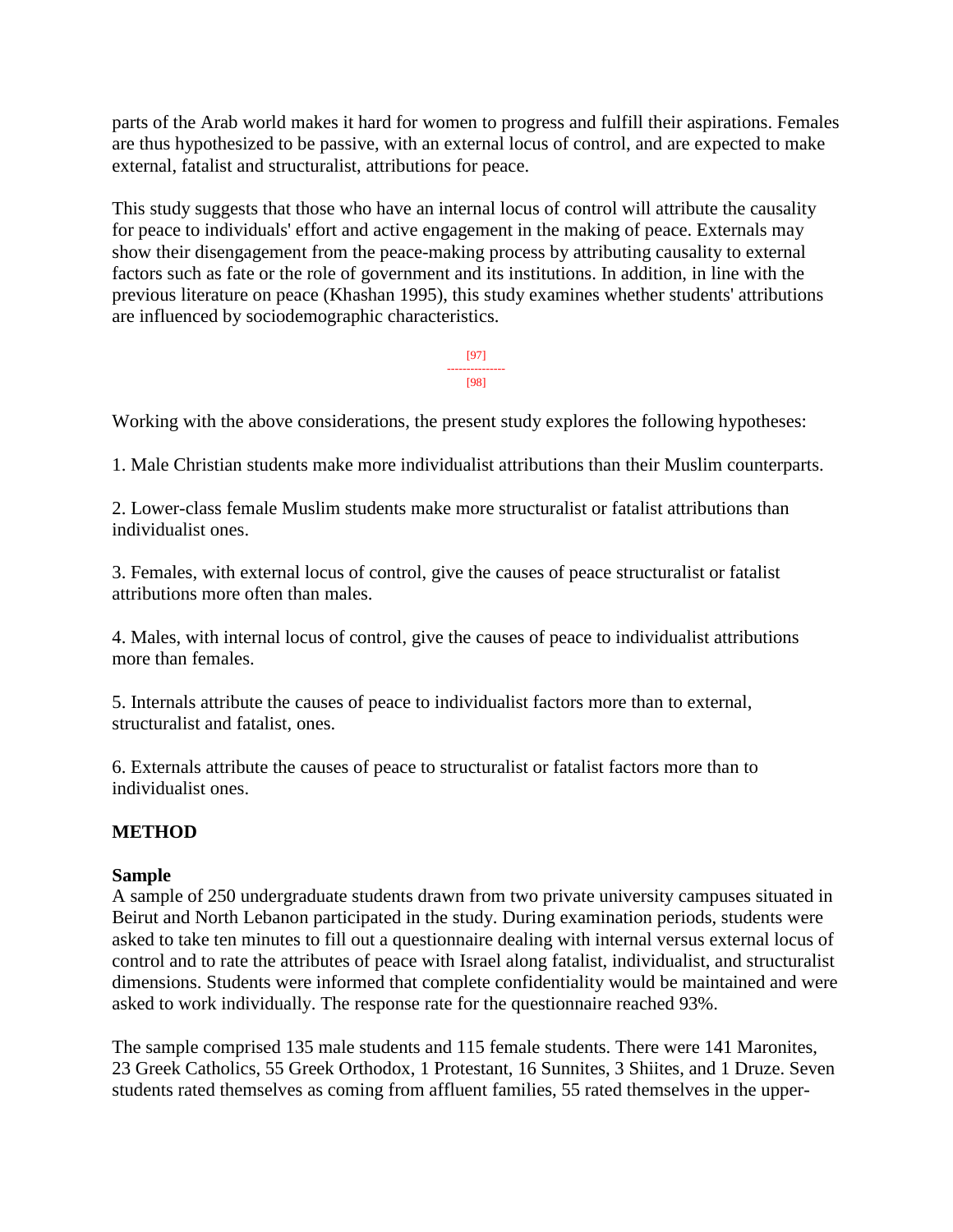middle class category, 25 identified themselves with the lower-middle class, and 1 with the poor; the rest reported themselves as middle class.

```
[98]
---------------
     [99]
```
Because very few individuals rated themselves as highly affluent ( $n = 7$ ) and poor ( $n = 1$ ), the class variable was re-coded into 3 categories: upper class, middle class, and lower class. In order to determine the test-retest reliability of the scales used by the present study, a total of 110 students were given the Rotter Scale again two weeks later. Internal consistency was poor: Cronbach's alpha measures of internal consistency for females was  $\infty = -0.40$  and for males  $\infty =$ 0.01. At a conceptual level, Cronbach's alpha is a random selection of paired samples of items that are correlated and their average reported as alpha. The Rotter Scale is a forced choice questionnaire (see Appendix: underlined responses indicate an external locus of control), meaning that for each item each student selected one of two choices, which leaves little room for variance. Rotter (1966) presents higher internal consistency results. In our data, female students had better consistency in the measure of locus of control than males did. Male students' data on the Rotter Scale was relatively unstable. Evidence from Rotter (1966) and other studies suggests that test and post-test are better indicators of reliability (for females  $r = 0.75$ , for males  $r = 0.64$ ). Using Rotter's 23-item list for locus of control, we obtained good test-retest consistencies that gave us a moderate confidence in the Rotter Scale without the filler items.

#### **Questionnaire**

The authors constructed a three-part questionnaire. Part 1 sought to obtain data about students' sociodemographic background. We used the standard demographic variables of religion, class, and gender as determinants for explaining students' attitudes to peace. Part 2 consisted of 23 items from the Rotter Scale (1966), designed to assess students' internal or external locus of control.<sup>1</sup> The third part of the questionnaire requested students to answer 15 items on peace with Israel along fatalist (luck, misfortune, God), individualist (peace is attributed to the individual's effort), and structuralist (the role of economic, educational, political, or religious systems in facilitating or obstructing the peace process) dimensions, on a Likert scale i.e., "1 = strongly agree", " $2 = \text{agree}$ ", " $3 = \text{do not know}$ ", " $4 = \text{disagree}$ ", and " $5 = \text{strongly disagree}$ ". The dimensions of peace were adapted from attribution-style theory (Heider 1958).

To determine both the reliability and validity of the peace-with-Israel attitude scale, a principal component analysis with a varimax rotation was computed using all 15 items on the scale devised. Five factors emerged with an eigen-value greater than one. Items which loaded greater than 0.4 constituted a factor (Stevens 1986). The first factor showed high loadings on items 11- 15, conceptualized as structuralist, and explained 13.9% of the variance by the factor (alpha coefficient  $= 0.67$ ). The second factor had 13.2% of the variance and had all the individualist items loading with values greater than  $0.4$  (alpha coefficient = 0.65) on items 6-10. The third and fourth factors (items 1-5) explained 8.5% of the variance and had 3 items of the fatalist dimension loading on the third, while the other two loaded highly on the fourth (alpha coefficient  $= 0.50$ ). The fifth factor had heterogeneous loading and was removed as a constituent factor of the dimensions conceptualized.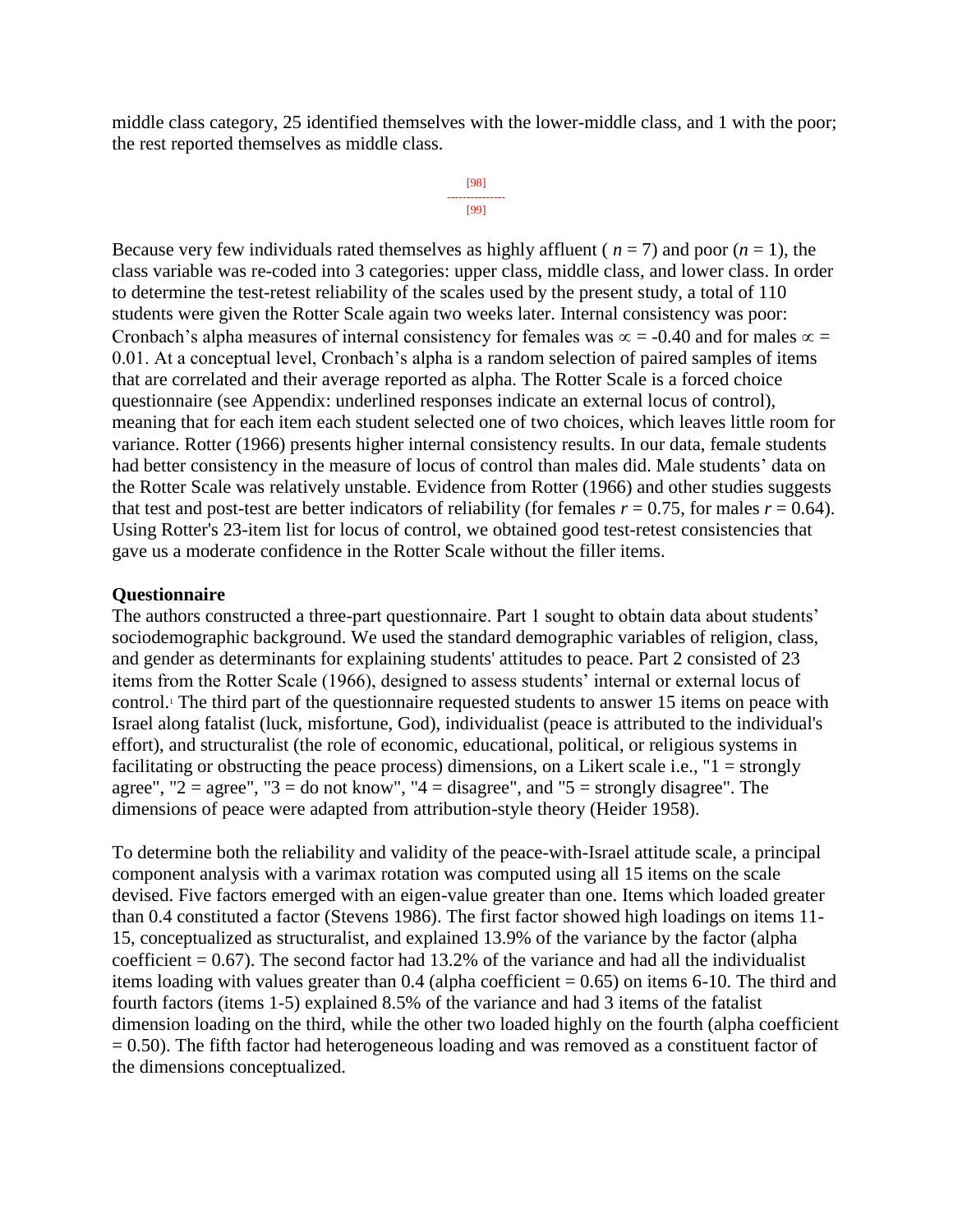#### [99] --------------- [100]

#### **RESULTS**

A mean rating was obtained for each attribution for peace: the lower the mean score, the higher the agreement with the attribution. This was performed by taking the item ratings for each dimension and dividing by the number of items for that dimension. A count was determined for internal and external locus of control, based on individual selection of either item. Distribution of the external and internal loci of control showed evidence of similarity. A mean count for the 23 items for the total score for the internal locus of control was 11.47, with a standard deviation of 3.33. The mean for the external locus of control was 11.05, with a standard deviation of 3.37. A *t*-test comparing mean differences indicated no significant differences ( $t = 1.05$ ,  $df = 250$ ,  $p >$ 0.05) between those mean counts for internal and external personality style identified by the Rotter Scale and could not adequately define the sample as external or internal. This confirms the low reliability of locus of control. A binary approach had been considered, but there was little difference between the external and internal locus of control. Our scheme was to treat the internals as well as the externals based on a conservative measure of response counts. We defined individuals and classified two groups according to whether they had 15 or more counts of either external or internal locus of control choices. This came to 10 percent of internals and externals in the sample.

A factorial analysis of variance model (ANOVA) was employed to determine main effects. The ANOVA model uses a factorial design to measure differences between factors as well as within factors.

The first ANOVA results (see Table 1) are for main effects and interactive effects of religion (Christian, Muslim) and gender (female, male).

|                        | Gender | Religion | <b>Gender X Religion</b> |
|------------------------|--------|----------|--------------------------|
| <b>Fatalistic</b>      | 0.001  | 0.47     | 0.37                     |
| <b>Individualistic</b> | 0.01   | 0.07     | 0.05                     |
| <b>Structuralist</b>   | 0.66   | 0.20     | 0.42                     |
|                        |        |          | H 100                    |

**Table 1.** F-Ratios for 2x2 ANOVA Gender by Religion Design

--------------- [101]

It is interesting to note that religion did not predict student ratings on the peace scale on the three dimensions of individualism, fatalism, and structuralism. Both males and females showed the same attitudes towards the causes of peace. No significant interaction effects were found. We further calculated a one-way ANOVA to determine whether there were significant differences among the five dominant religious affiliations represented in our sample (Greek Orthodox, Greek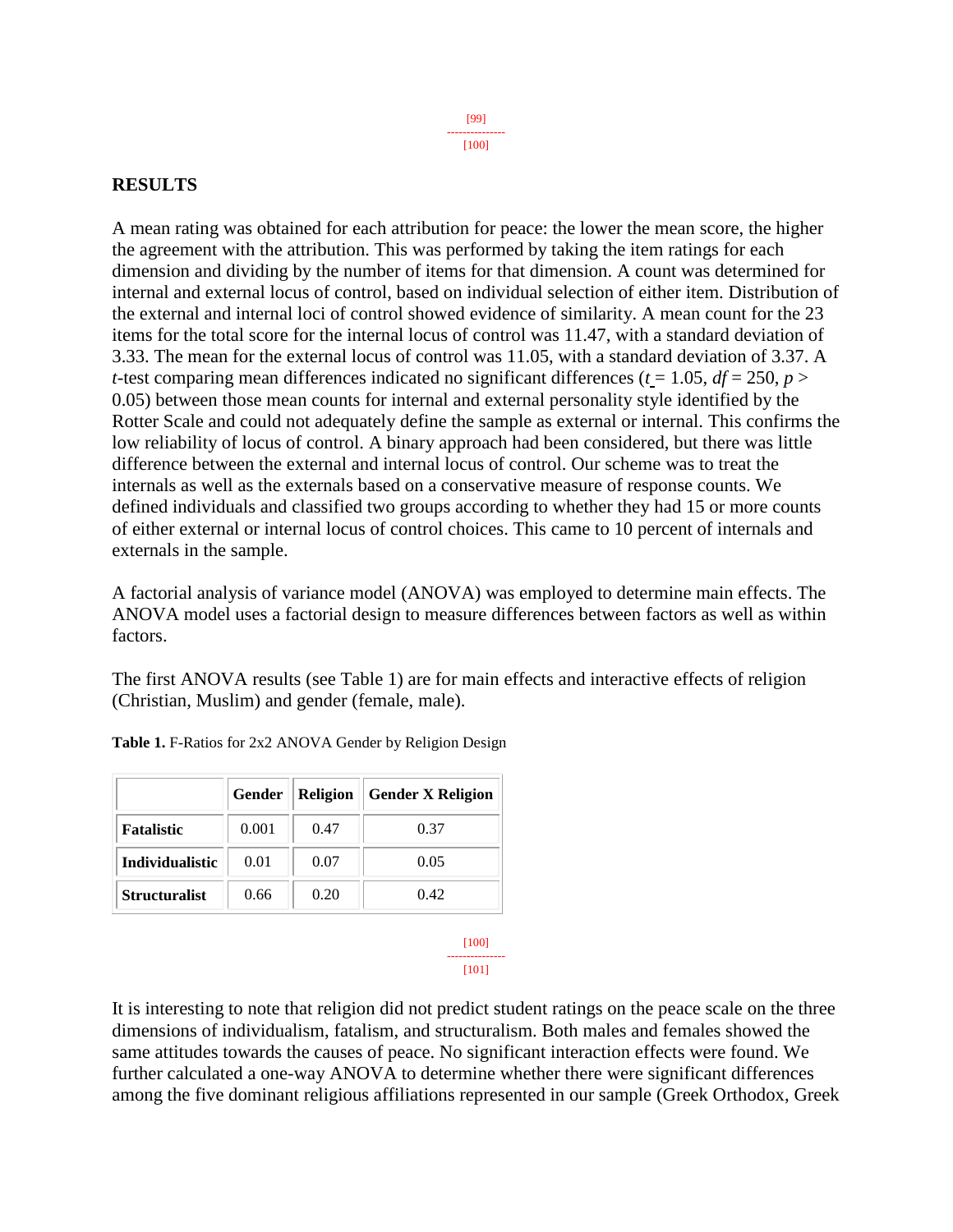Catholics, Maronites, Shiites, and Sunnites) on the fatalist  $-F(4, 228) = 0.244$ ,  $p > 0.05 -$ , individualist  $F(4, 225) = 1.87$ ,  $p > 0.05$  --, and structuralist --  $F(4, 220) = 0.56$ ,  $p > 0.05$  -dimensions of the peace-with-Israel attitude scale. The results indicated that religion could not be viewed as a causal factor in explaining students' attributions for causality on the peace-with-Israel scale and did not support the first hypothesis.

|                        | <b>Religion</b> | <b>Class</b> | <b>Religion X Class</b> |
|------------------------|-----------------|--------------|-------------------------|
| <b>Fatalistic</b>      | 0.40            | 0.62         | 1.46                    |
| <b>Individualistic</b> | 0.08            | 2.68         | 1.80                    |
| <b>Structuralist</b>   | 0.00            | $3.74*$      | 1.42                    |

Table 2. F-Ratios for 2x2 ANOVA Religion by Class Design

 $* p < .05$ 

To study the second hypothesis we used a 2 x 3 ANOVA of religion (Christian, Muslim) versus class (high, middle, low). Main significant effects were found for class (see Table 2). Post-hoc Scheffe's test showed that high-class students were more individualist than middle class ones, with a Scheffe mean difference of 0.25 at near significance of  $p = 0.11$ . The data did not support the second hypothesis; rather, it suggested its opposite.

To test for the third hypothesis, we devised a separate analysis for internals and externals. Because of the poor internal consistency of the data, we were reluctant to dichotomize the external and internal factors, which could have had a random effect in a Factorial ANOVA design. Because male students showed far more inconsistent data than their female counterparts, we grouped the analysis according to gender and controlling locus of control on each of the dimensions of peace by the algorithm described above. Table 3 presents the *t*-ratios. No significant differences were found as between male and female students. Both females and males showed higher individualist attributions, which refutes hypotheses 3 and 4.

#### [101] --------------- [102]

**Table 3**. t-Ratios Between Females and Males on External and Internal Locus of Control Analyzed Separately

|                        |             | <b>External</b> |    |               |           |                  |                |  |
|------------------------|-------------|-----------------|----|---------------|-----------|------------------|----------------|--|
|                        | <b>Male</b> |                 |    | <b>Female</b> |           |                  | <b>T-Test</b>  |  |
|                        | <b>Mean</b> | <b>SD</b>       | N  | <b>Mean</b>   | <b>SD</b> | N                |                |  |
| <b>Fatalistic</b>      | 3.50        | 0.60            | 19 | 3.30          | 0.68      | $\vert 21 \vert$ | $1.53$ (df=38) |  |
| <b>Individualistic</b> | 2.67        | 0.78            | 18 | 2.57          | 0.74      | 22               | $0.39$ (df=38) |  |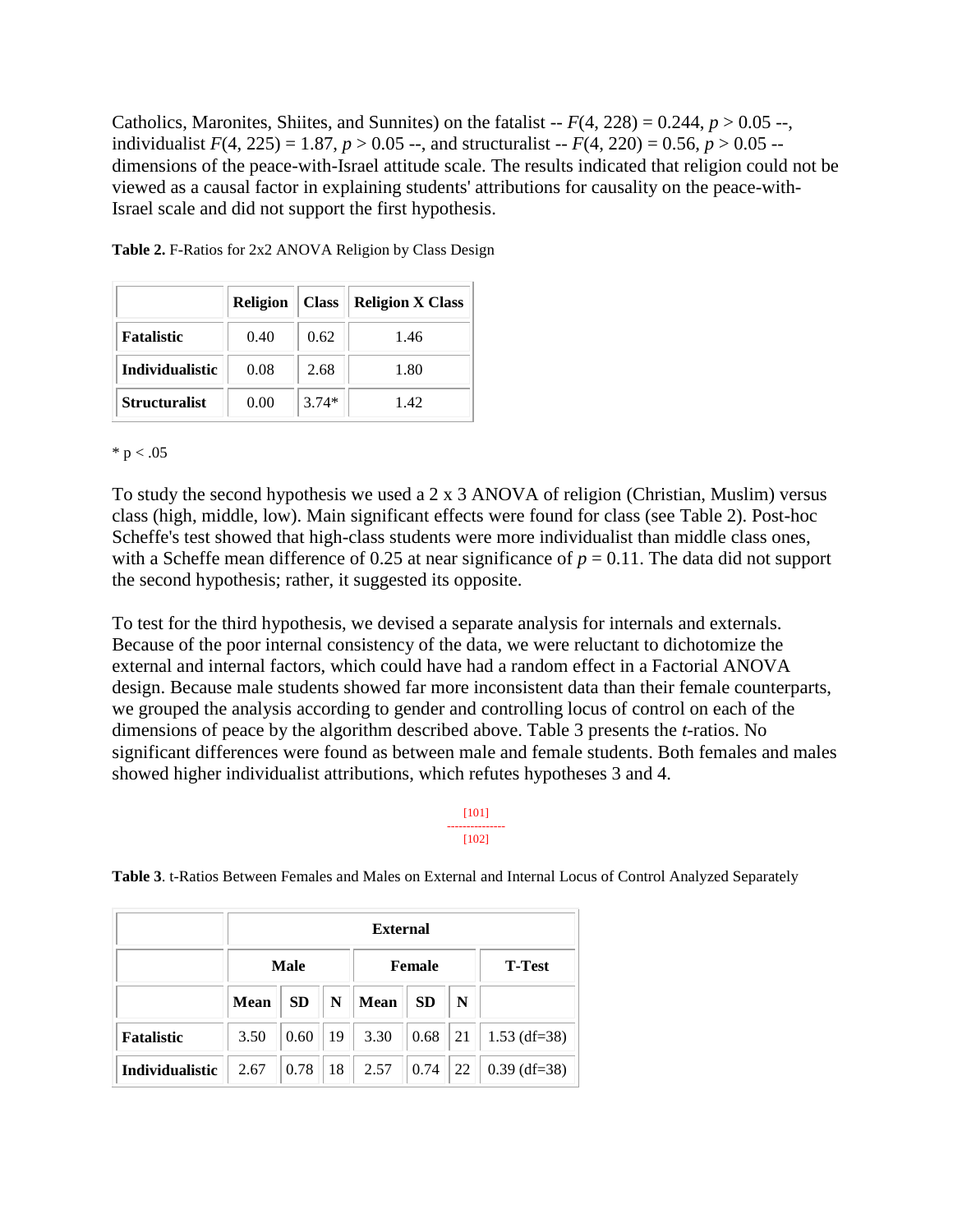| <b>Structuralist</b>   | 3.27 | 0.93      | 19            | 3.20            | 0.84      | 22            | $0.27$ (df=39)  |
|------------------------|------|-----------|---------------|-----------------|-----------|---------------|-----------------|
|                        |      |           |               | <b>Internal</b> |           |               |                 |
|                        | Male |           | <b>Female</b> |                 |           | <b>T-Test</b> |                 |
|                        | Mean | <b>SD</b> | N             | <b>Mean</b>     | <b>SD</b> | N             |                 |
| <b>Fatalistic</b>      | 3.89 | 0.65      | 22            | 3.59            | 0.68      | 25            | $1.53$ (df=45)  |
| <b>Individualistic</b> | 2.21 | 0.76      | 22            | 2.39            | 0.60      | 25            | $-0.87$ (df=45) |
| <b>Structuralist</b>   | 3.24 | 0.98      | 20            | 2.90            | 0.91      | 24            | $1.19$ (df=42)  |

Table 4 presents mean differences in attributions based on external and internal locus of control. Surprisingly, internals and externals had higher agreement with the individualist dimensions than the structuralist or the fatalist ones, suggesting an individualist interpretation for their attributions for responsibility for peace. No significant difference appeared between fatalist and structuralist attributions among externals. This, however, does point to rejection of the hypothesis that links external locus of control to higher structuralist attributions (hypothesis 5). Support for the fifth and sixth hypotheses would exist if externals were more external in their attributions, but the data simply indicate that Lebanese youths, whether they are internals or externals, are more individualist in their causal attributions for peace.

#### [102] --------------- [103]

**Table 4.** t-Ratio Between All Combinatorial Attributions of Peace Controlled by External and Internal Locus of Control

|                        | <b>External</b> |      |                  | <b>Internal</b> |           |                   |
|------------------------|-----------------|------|------------------|-----------------|-----------|-------------------|
|                        | Mean            | SD   | $\mathbf t$      | <b>Mean</b>     | <b>SD</b> | t.                |
| <b>Fatalistic</b>      | 3.39            | 0.66 |                  | 3.73            | 0.68      |                   |
|                        |                 |      | $4.38**$ (df=38) |                 |           | $10.49**$ (df=46) |
| <b>Individualistic</b> | 2.67            | 0.71 |                  | 2.30            | 0.68      |                   |
|                        |                 |      |                  |                 |           |                   |
| <b>Fatalistic</b>      | 3.39            | 0.66 |                  | 3.73            | 0.69      |                   |
|                        |                 |      | $0.59$ (df=39)   |                 |           | $4.84**$ (df=43)  |
| <b>Structuralist</b>   | 3.29            | 0.80 |                  | 3.06            | 0.95      |                   |
|                        |                 |      |                  |                 |           |                   |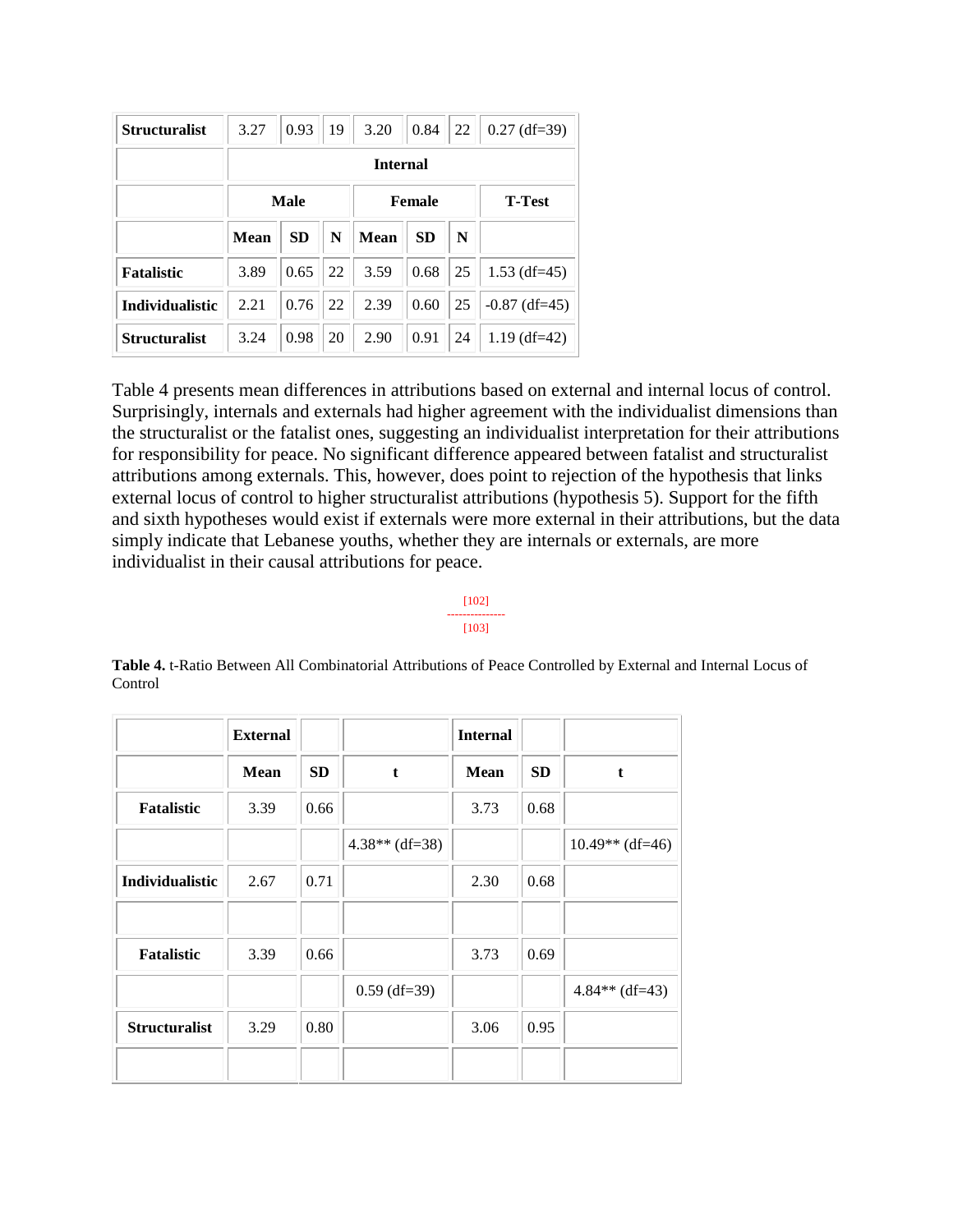| Individualistic      | 2.62 | 0.75 |                  | 2.33 | 0.65 |                  |
|----------------------|------|------|------------------|------|------|------------------|
|                      |      |      | $3.55**$ (df=39) |      |      | $5.43**$ (df=43) |
| <b>Structuralist</b> | 3.25 | 0.89 |                  | 3.06 | 0.95 |                  |

### **DISCUSSION**

The results of this study did not agree with the findings of studies conducted in Lebanon (Khashan 1995) and Jordan (Pollock 1993), which showed that religion is a powerful predictor of Arab attitudes to peace with Israel. Although those results are informative, many events and debacles have been a source of disenchantment since the studies in question were conducted, resulting in little popular confidence in Lebanese institutions (religious, governmental, political parties, or educational ones) for dealing with the challenges of peace with Israel. The only main significant effect was found in class difference, where a significant difference in mean rating was obtained between high- and middle-class students, with higher disbelief among high-class individuals that religious or governmental institutions are able to deliver peace with Israel. This finding reinforces the view that the character of affluent Lebanese reflects Western individualism, which attributes positive events such as peace to internal factors like personal initiatives or direct involvement. Furthermore, the *t*-test results showed internals obtaining more individualist than structuralist or fatalist ratings on the peace-with-Israel attitude scale, and this appears to agree with the findings of the previous literature (Bergen 1995; Rotter 1966), namely that individuals with an internal locus of control have belief in their own ability to determine the course of events around them. However, this result is overshadowed by the fact that externals were also more individualist than structuralist or fatalist, which leads us to believe that individual personality style is not a predictor of how people in Lebanon cognize peace.

[103]

--------------- [104]

Given that the majority of respondents in the sample did not endorse fatalist explanations of peace with Israel, one may wonder why fatalist attributions, which are supposed to be fostered by the religious structure of Lebanon (Tuma 1998), were less highly favored than individualist and structuralist ones. If Kluegel and Smith (1986) are right in their view that the basic psychological mechanisms of attribution biases reinforce individualist explanations for societal issues, then it seems that the effects of these mechanisms were fostered by the individualist ideology which has started to enter Lebanon through Western models of education and the role of mass media. The fact, especially, that gender differences were not evident in our results, does not agree with Cohn's description of Arab culture as follows:

The extended family – the clan – provides [Arabs] with a primary focus of affiliation…Group values are preeminent, casting the individual in a subordinate, even vulnerable, role. Leadership is paternalistic, society hierarchically organized. Conformism and obedience, not individualism, are central virtues…. In a collectivist society, the individual is vitally concerned with how he will appear in the eyes of others...(pp. 47-48)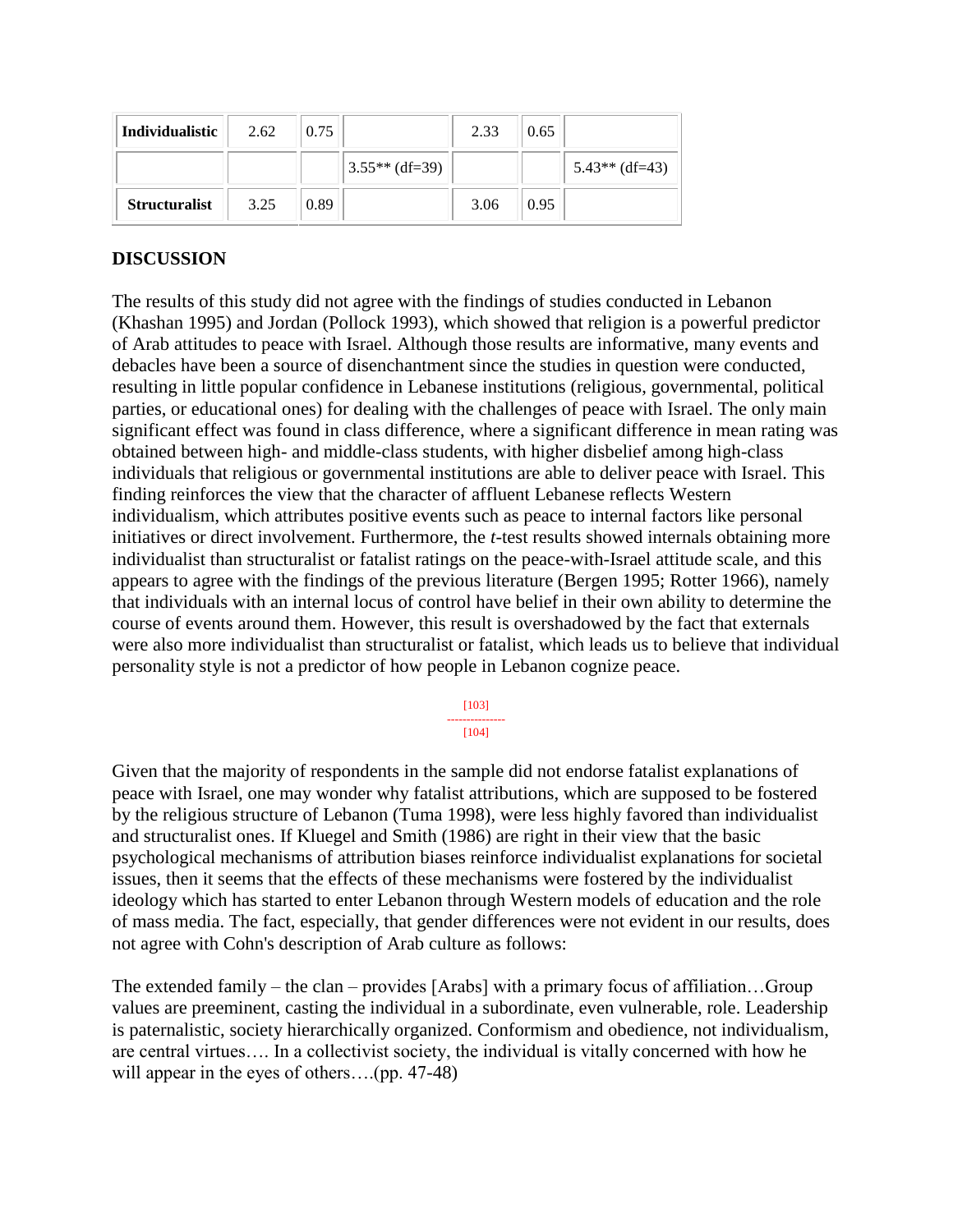From another perspective, the reasons our respondents displayed little confidence in Lebanese institutions (religious, governmental, political parties, or educational ones) in dealing with the challenges of peace with Israel may have included their experience of lack of political freedom and not being encouraged by their government and their religious and educational institutions to discuss or debate the issue of peace-building with Israel. In addition, the conflict with Israel, frequent intermittent wars, and the stalling peace talks have fuelled much disenchantment with the ability of Lebanese educational, governmental, or religious institutions to deal with the challenges of peace with Israel. Our college student sample showed individual effort as an alternative to political or institutional endeavours to reach peace. This finding concurred with Al-Mashat's (1983) study, which showed that youth did not report confidence in education, political, and religious institutions in attaining peace; rather, they showed a belief in their ability to induce change themselves.

#### [104] --------------- [105]

The attitudes to peace demonstrated in the present study do not necessarily represent the attitudes of all Lebanese citizens or even college students, because our sample was relatively small (*n* = 250) and skewed by the fact that respondents were drawn from only two university campuses, which both have a large Christian representation. As shown in our analysis, Lebanese youth who were more individualist than fatalist or structuralist in their ratings on the peace-with-Israel attitude scale reflected the behavioral structure of societies that are largely cosmopolitan and urban and considered to be "progressive." However, our results suggest that further research on locus of control and attributions for peace with Israel, using larger samples with a larger number of Muslim representation, may be justified. Furthermore, the locus of control scale was limited by the forced choice format. Levenson's (1973, p. 13) adaptation and reconstruction of the Rotter Scale included a continuum scale going from fate to "powerful others" and then to "individual others;" this may be more compatible with our peace scale. In addition, a peace scale along the dimensions of fatalism, individualism, and structuralism needs to be evaluated and further employed in cross-cultural studies conducted in war-ridden countries.

The findings of the present exploratory study suggest that future endeavors in the area of peace education in Lebanon should focus on constructing an internal locus of control among youth. A series of studies (e.g., Kishor 1983; Rose, et. al. 1996) provides support for the hypotheses that individuals who have a strong belief that, they control their own destiny are likely to be more alert to those aspects of real situations which provide useful information for future behavior. They are also likely to take steps to improve their environmental conditions, place greater value on skill, and be generally more concerned with their abilities, particularly their failures, and be resistant to subtle attempts to influence them.

Empirical studies dealing with political education have not engaged with studies of pedagogical and methodological problems that address conflict resolution; and most studies have been prescriptive in nature. The lack of special training in creative thinking often renders individuals complacent and passive in the face of critical discourses. Future seminars and learning opportunities on peace, as well as civics education programs, in Lebanon should therefore provide youth with information about the importance of peace, to encourage them to debate the advantages and disadvantages of peace, suggest improvements to peace-building efforts, and de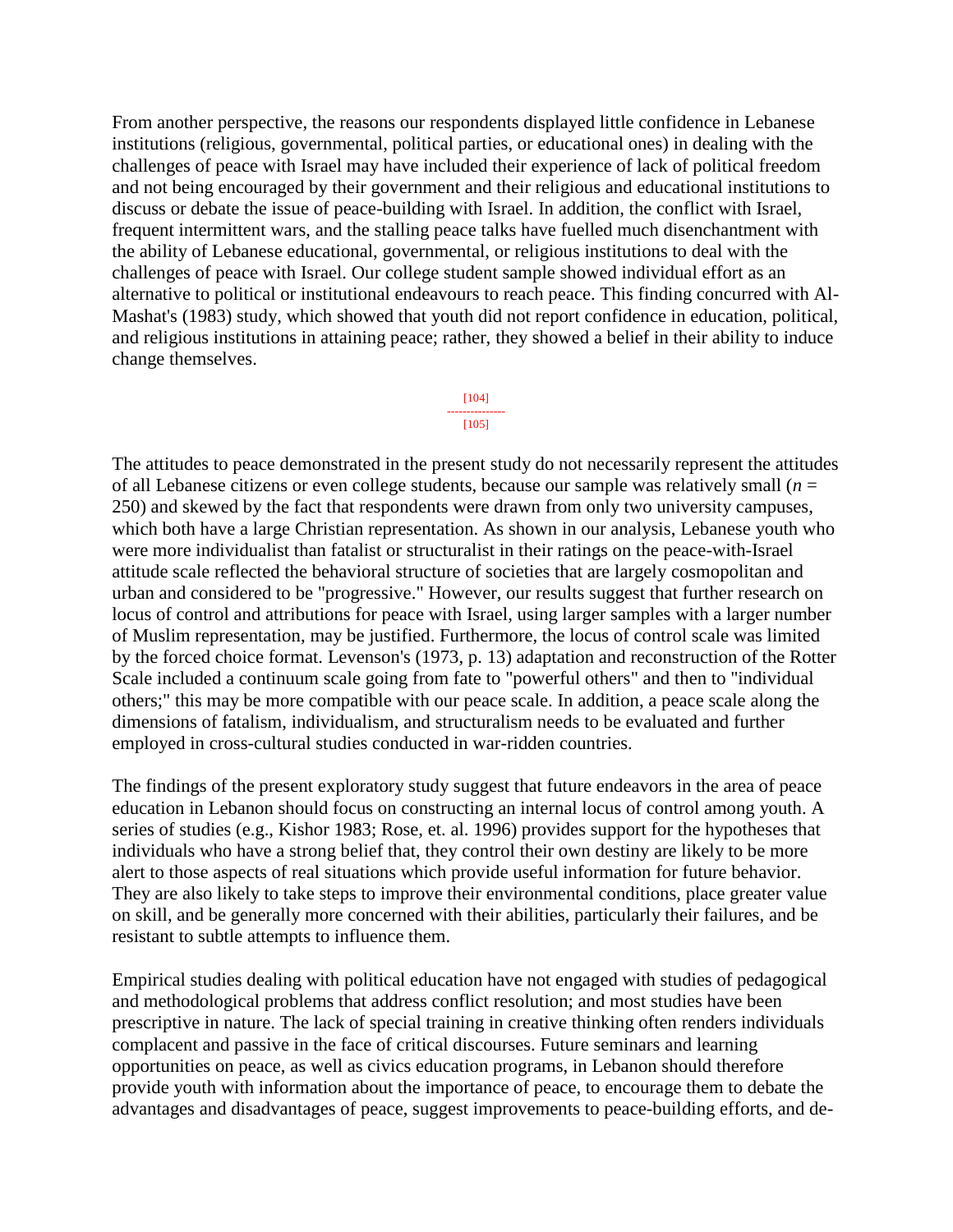emphasize dogma. As it stands now, the bloody feud between Arabs and Israelis is not conducive to constructive initiatives for peace-building. The sponsoring of new publications and research that commit themselves to treating Arab-Israeli affairs should be further encouraged, as many Arab countries still recognize the need to maintain peace in the region.



### **NOTES**

**1.** Rotter's scale has 23 items and 6 fillers that are there to make the test more ambiguous. We removed these fillers from the 29-item list as originally designed by Rotter. As a result, a 23-item list was included in the final format of the questionnaire and administered to students. The respondents were asked to select from each paired-item set the one item which represented the statement closest to their own personal belief. The fact that the meaning and content of Rotter's original scale was homogeneous, the inclusion of other variables, such as sociodemographic ones, and the inclusion of the attitude scale provided enough ambiguity to allow us to eliminate Rotter's marginal fillers.

### **APPENDIX**

#### **Attitudes to Peace**

#### Some Questions

The questions on this form are mainly about perceptions to events and how people see peace with Israel. Another section in the form is about opinion to the causes of poverty. This is not an exam and there are no right or wrong answers.

Please answer each question by yourself. We do not want you to put your name on the form. Once you handed it in, nobody will know that this is your form.

When you have finished, please read through your answers one more time in case you want to change or add anything.

Thank you for your cooperation.

[106] --------------- [107]

### **Part I**

Please tick [check mark] in the box as appropriate.

1. Gender: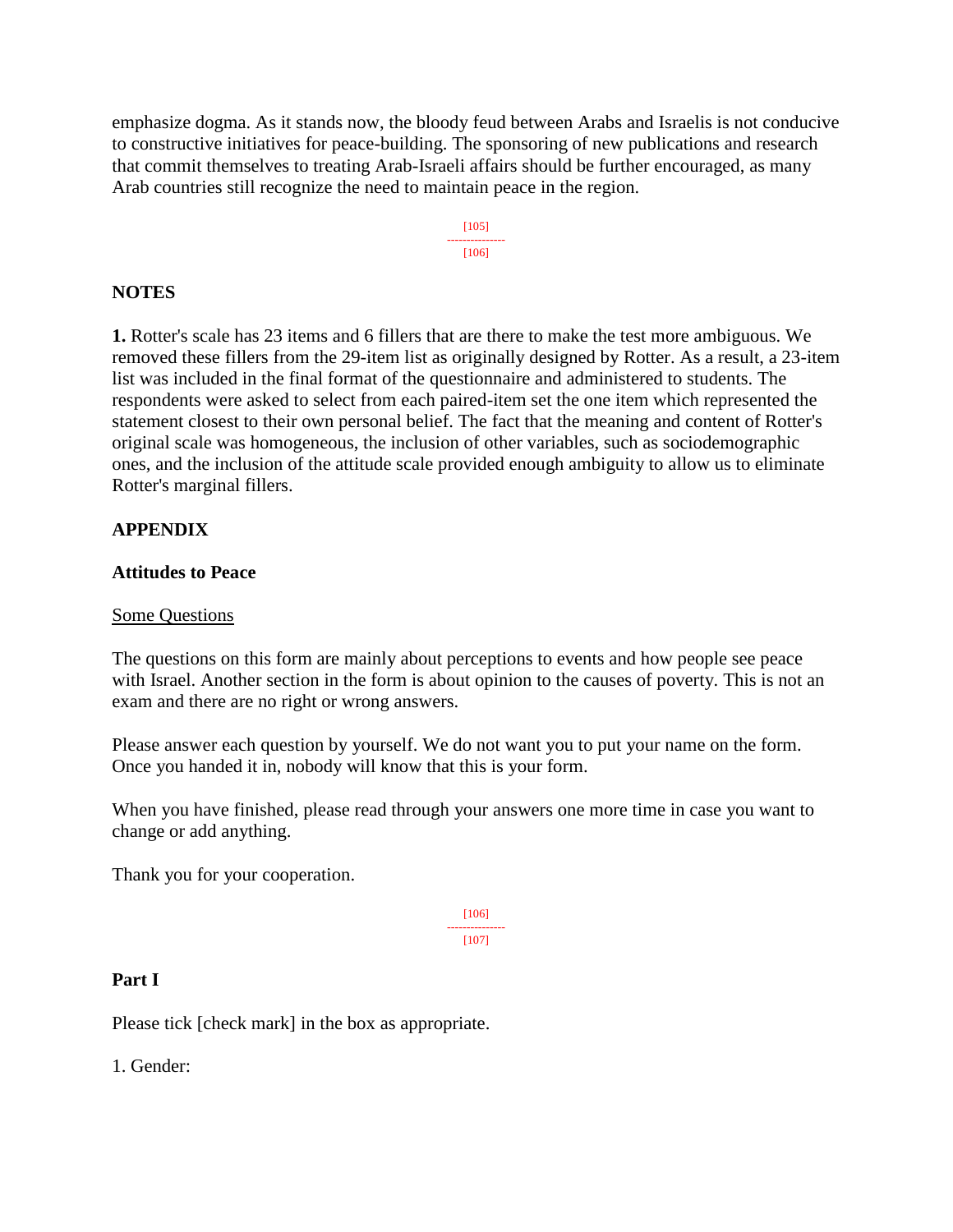| 1. Male | 2. Female |  |
|---------|-----------|--|
|---------|-----------|--|

# 2. To which class you identify yourself with?



# 3. How do you consider your mother's level of educational attainment?



[107] ---------------

[108]

4. How do you consider you father's level of educational attainment?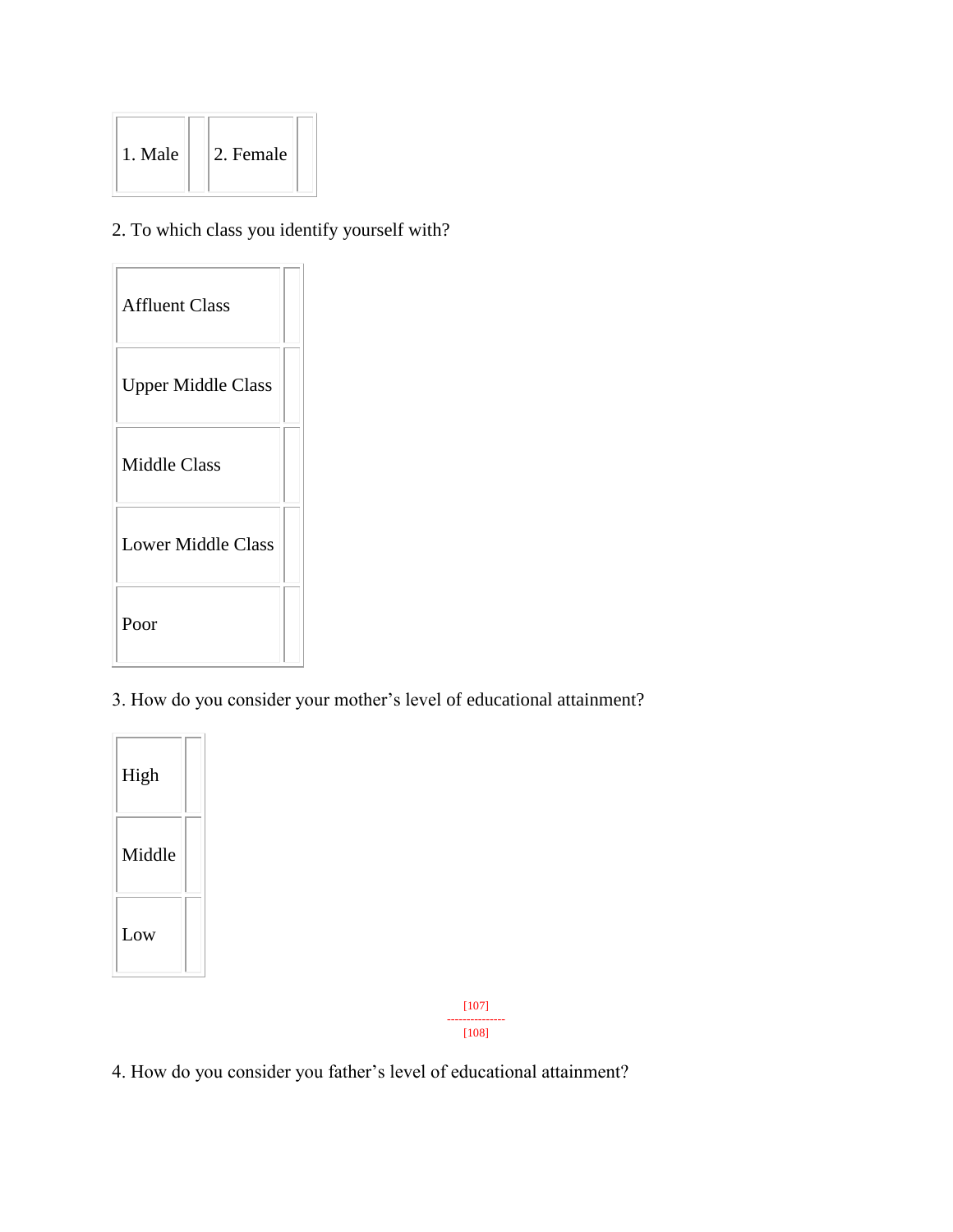| High   |  |
|--------|--|
| Middle |  |
| Low    |  |

5. From which region do you come from?

| South                |  |
|----------------------|--|
| North                |  |
| Beirut               |  |
| Becaa                |  |
| <b>Mount Lebanon</b> |  |

Others, specify: \_\_\_\_\_\_\_\_\_\_\_\_\_\_\_\_\_\_\_\_\_\_\_\_\_\_\_\_

6. There are some religious communities in Lebanon. If you feel that you belong to one, please tick the box.

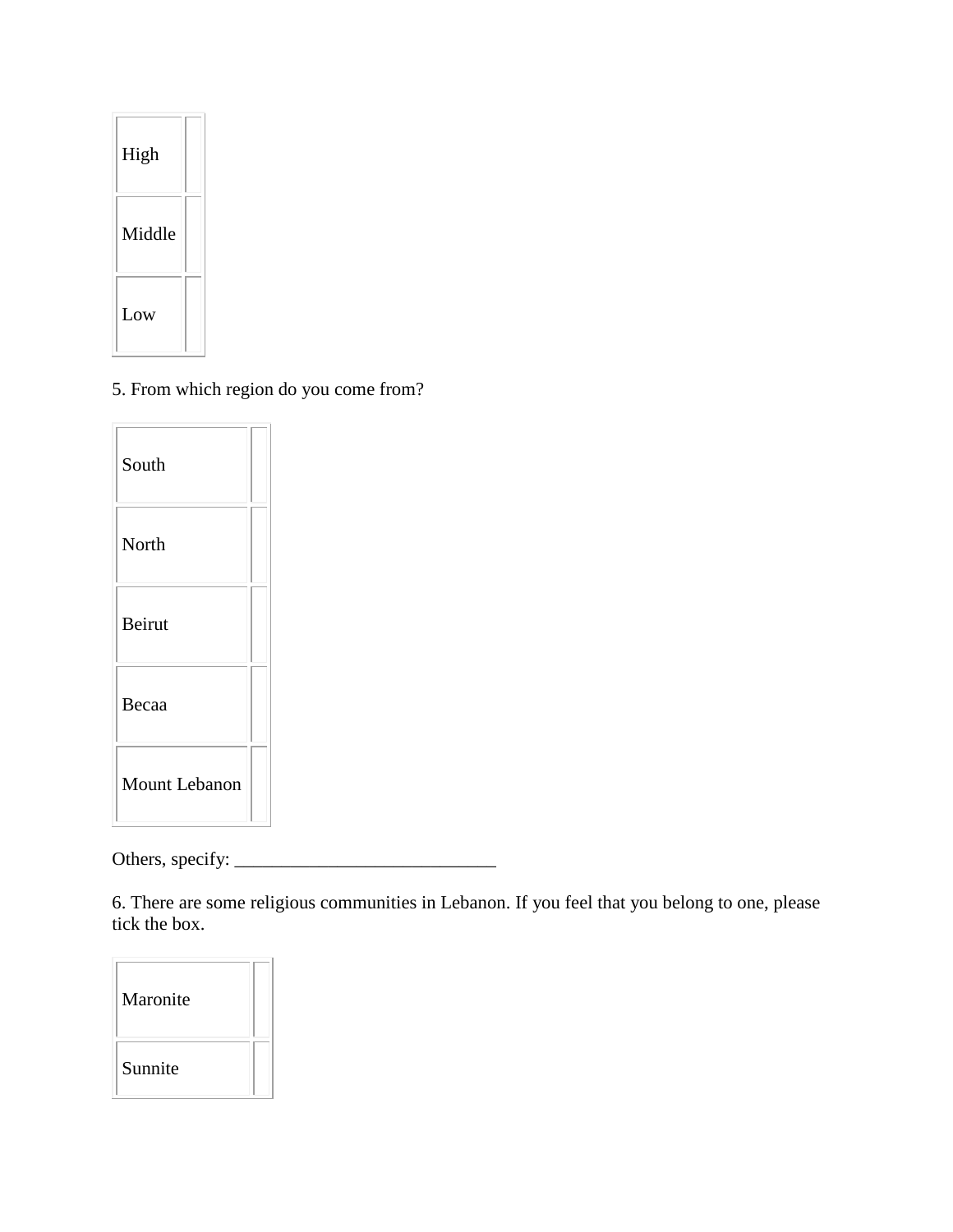

\_\_\_\_\_\_\_\_\_\_\_\_\_\_\_\_\_\_\_\_\_\_\_\_\_\_\_\_\_\_\_

If you would describe yourself in a way not listed, please write it here:

[108] --------------- [109]

# **Part II**

The statements below are about general attitudes to events. Please tick [check mark] in the box as appropriate.

| This questionnaire attempts to find out the way in which certain important events in our society affect different people. Each time<br>consists of a pair of alternatives letter a and b. Please select the one statement of each pair (and only one) which you more strongly<br>believe to be truer rather than the one you think you should choose or the one you would like to be true. This is a measure of personal<br>belief: obviously there is no right or wrong answer<br>Please Tick [check mark] in either box <b>a</b> or <b>b</b> corresponding to statement a or b in each item. Example: | X |  |
|---------------------------------------------------------------------------------------------------------------------------------------------------------------------------------------------------------------------------------------------------------------------------------------------------------------------------------------------------------------------------------------------------------------------------------------------------------------------------------------------------------------------------------------------------------------------------------------------------------|---|--|
| a. Many of the unhappy things in life are partly due to bad luck<br>b. People's misfortunes result from the mistakes they make                                                                                                                                                                                                                                                                                                                                                                                                                                                                          | a |  |
| 2 a. One of the major reasons why people have wars is because they do not take enough interest in politics<br>b. There will be always wars, no matter how hard people try to prevent them                                                                                                                                                                                                                                                                                                                                                                                                               | a |  |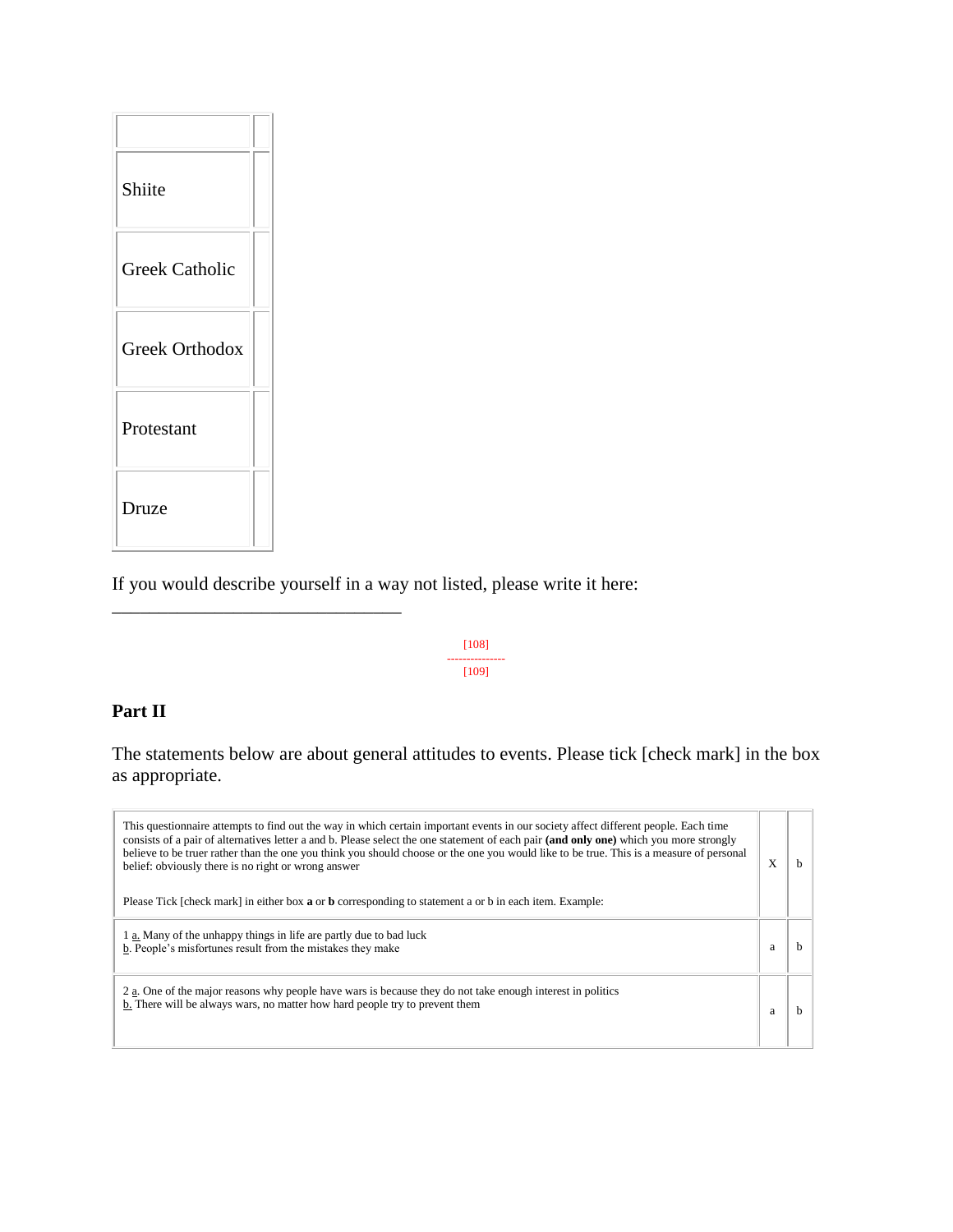| 3 a. In the long run people get the respect they deserve in this world<br>b. Unfortunately, an individual's worth often passes unrecognized no matter how hard he tries                                                  | a | b           |
|--------------------------------------------------------------------------------------------------------------------------------------------------------------------------------------------------------------------------|---|-------------|
| 4 a. The idea that teachers are unfair to students is nonsense<br><b>b.</b> Most students don't realize the extent to which their grades are influenced by accidental happenings                                         | a | $\mathbf b$ |
| 5 a. Without the right breaks one cannot be an effective leader<br>b. Capable people who fail to become leaders have not taken advantage of their opportunities                                                          | a | b           |
| 6 a. No matter how hard you try some people just do not like you<br>b. People who cannot get other to like them do not understand how to get along with others                                                           | a | $\mathbf b$ |
| 7 a. I have often found that what is going to happen will happen<br>b. Trusting to fate has never turned out as well for me as making a decision to take a definite course of action                                     | a | $\mathbf b$ |
| 8 a. In the case of the well prepared student there is rarely if ever such a thing as an unfair test<br>b. Many times exam questions tend to be so unrelated to course work that studying is really useless              | a | b           |
| 9 a. Becoming a success is a matter of hard work, luck has little or nothing to do with it<br>b. Getting a good job depends mainly on being in the right place at the right time                                         | a | b           |
| 10 $a$ . The average citizen can have an influence in government decisions<br>$\underline{b}$ . This world is run by the few people in power, and there is not much the little guy can do about it                       | a | $\mathbf b$ |
| 11 a. When I make plans, I am almost certain that I can make them work<br>$\underline{b}$ . It is not always wise to plan too far ahead because many things turn out no matter a good or bad fortune anyhow              | a | $\mathbf b$ |
| 12 a. In my case getting what I want has little or nothing to do with luck<br>b. Many times we might just as well decide what to do by flipping a coin                                                                   | a | b           |
| 13 a. Who gets to be the boss often depends on who was lucky enough to be in the right place first<br><b>b.</b> Getting people to do the right thing depends upon ability; luck has little or nothing to do with it      | a | b           |
| 14 a. As far as world affairs are concerned, most of us are the victims of forces we can neither understand nor control<br>b. By taking an active part in political and social affairs the people can control the events | a | b           |
| 15 a. Most people don't realize the extent to which their lives are controlled by accidental happenings<br>b. There is really no such thing as "luck"                                                                    | a | b           |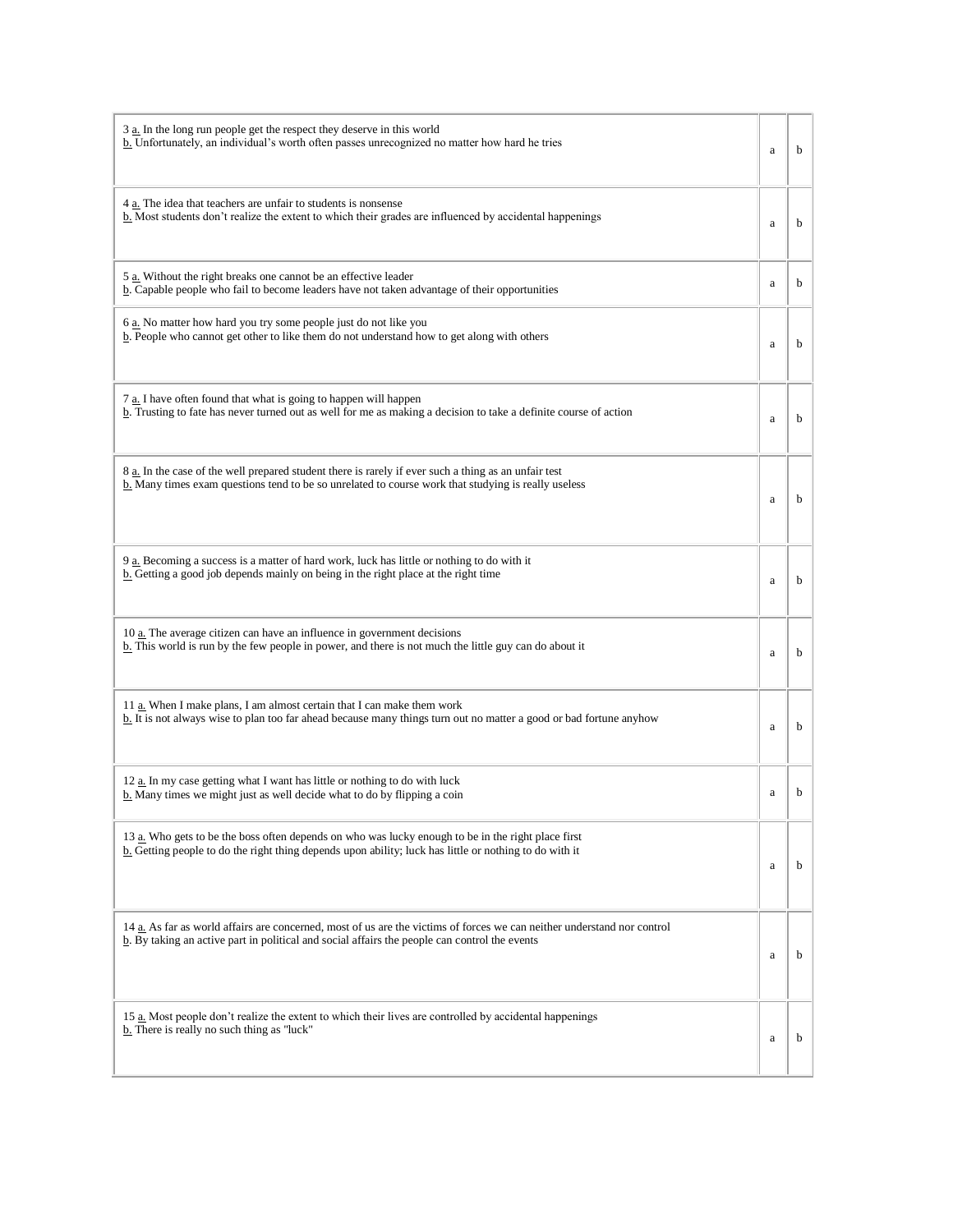| 16 a. It is hard to know whether a person really likes you or not<br>b. How many friends you have depends upon how nice a person you are                                                                      | a | h |
|---------------------------------------------------------------------------------------------------------------------------------------------------------------------------------------------------------------|---|---|
| 17 a. In the long run the bad things that happen to us are balanced by the good ones<br>b. Most misfortunes are the result of lack of ability, ignorance, laziness, or all three                              | a | b |
| 18 a. With enough effort, we can wipe out political corruption<br>b. It is difficult for people to have much control over the things politicians do in office                                                 | a | b |
| 19 a. Sometimes I can't understand how teachers arrive at the grades they give<br>b. There is a direct connection between how hard I study and the grades I get                                               | a | b |
| 20 a. Many times I feel I have little influence over the things that happen to me<br>b. It is impossible for me to believe that chance or luck play an important role in my life                              | a | h |
| 21 a. People are lonely because they don't try to be friendly<br>b. There is not much use in trying too hard to please people, if they like you, they like you                                                | a | b |
| 22 a. What happens to me is my own doing<br>b. Sometimes I feel that I don't have enough control over the direction my life is taking                                                                         | a | b |
| 23 a. Most of the time I can't understand why politicians behave the way they do<br>$\underline{b}$ . In the long run the people are responsible for bad government on a national as well as on a local level | a | b |

[109] ---------------

#### [110]

### **Part III**

The statements on this section are concerned with attitudes to peace with Israel. Please tick v in the box which is the closet to your personal attitude.

- $1 =$ Strongly agree
- $2 = \text{Agree}$
- $3 = Do$  not know
- $4 = Disagree$
- $5 =$ Strongly disagree

| <b>Statements on Peace</b>                                  |  |  |  |
|-------------------------------------------------------------|--|--|--|
| 1. Peace with Israel is mostly determined by luck or chance |  |  |  |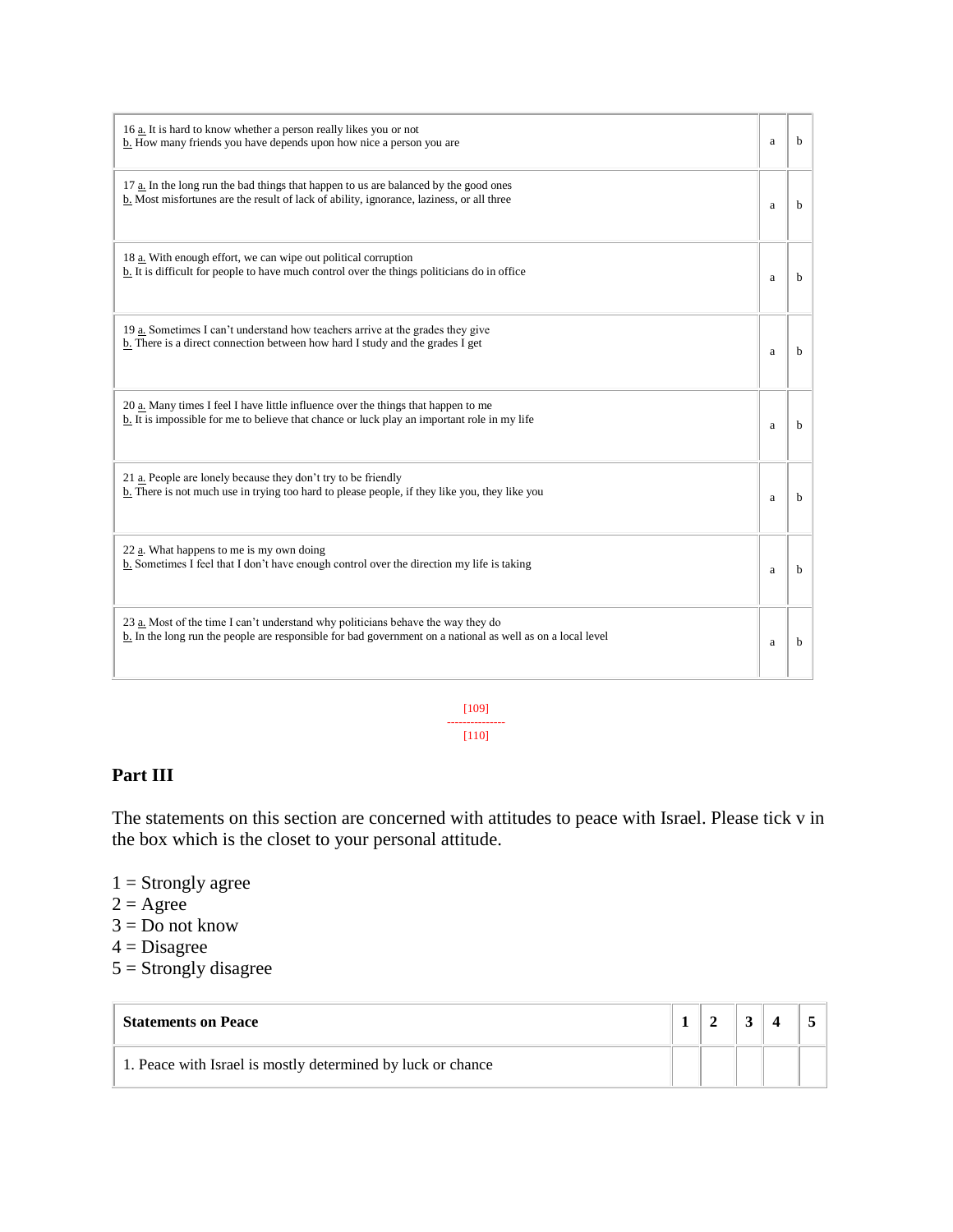| 2. God only knows if there will be peace with Israel or not                              |  |  |
|------------------------------------------------------------------------------------------|--|--|
| 3. Our wars with Israel are mostly caused by misfortune                                  |  |  |
| 4. Peace is in the hands of forces that we neither understand nor control                |  |  |
| 5. Reading the horoscope helps me know when and whether peace will happen                |  |  |
| 6. Peace starts with the individual                                                      |  |  |
| 7. I am confident of being able to deal with the challenges of peace with Israel         |  |  |
| 8. My beliefs on peace can make a difference                                             |  |  |
| 9. I can adjust myself to the peace challenges                                           |  |  |
| 10. I can make my attitudes to peace with Israel work                                    |  |  |
| 11. Our political system can face the challenges of peace with Israel                    |  |  |
| 12. Our educational system can cope with peace challenges                                |  |  |
| 13. Our economy is ready for regional competition after peace                            |  |  |
| 14. Our religious institutions can tolerate Israelis' religious beliefs                  |  |  |
| 15. Lebanese political parties are able to deal with the challenges of peace with Israel |  |  |

[110] ---------------  $[111]$ 

### **REFERENCES**

Abouchedid, K. (1997). "Confessionalism Pluralism and Education: Themes from the Lebanese Experience." Unpublished Doctoral Dissertation. University of Manchester.

Abouchedid, K., and R. Nasser (2000)." External and Internal Social Barriers in Stereotyping University Majors." *The Current Research in Social Psychology, 5(9),*  [www.uiowa.edu/~grpproc/crisp/crisp.5.9..html](http://www.uiowa.edu/~grpproc/crisp/crisp.html)

Al-Mashat, A. (1983). "Egyptian Attitudes Toward the Peace Process: Views of an 'Alert Elite.'" *The Middle East Journal,* 37(3):394-411.

Bergen, C. V. (1995). "Locus of Control and Goal Setting." *Psychological Reports*, 76:739-746.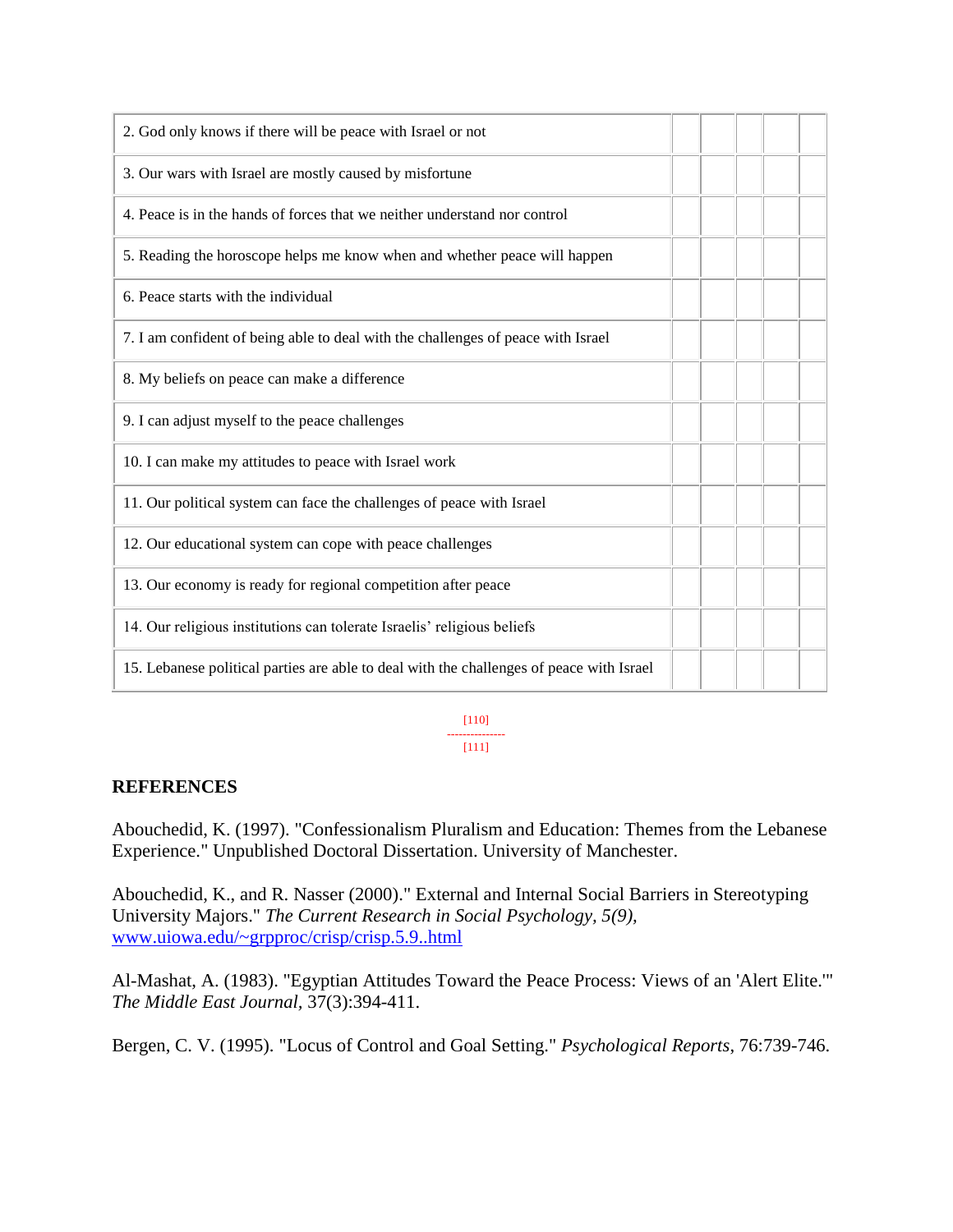Bernstein, D., E. J. Roy, T. Srull, and C. D. Wickens (1991). *Psychology* (2nd ed.). Boston: Houghton Mifflin.

Cohen, M. (1987). *The Origins and Evolution of the Arab-Zionist Conflict.* Berkley, CA: The University of California Press.

Fishbein, M. and I. Ajzen (1975). *Belief, Attitude, Intention and Behavior. An introduction to Theory and Research.* Reading, MA: Addison-Wesley Publishing Company.

> [111] --------------- [112]

Heider, F. (1958). *The Psychology of Interpersonal Relations.* New York: Wiley.

Hudson, M. (1968). *The Precarious Republic. Political Modernisation in Lebanon*. New York: Random House.

Hunt, M. (1996). "The Individual, Society, or Both? A Comparison of Black, Latino and White Beliefs About the Causes of Poverty." *Social Forces*. 75(1):293-322.

Khashan, H. (1992). *Inside the Lebanese Confessional Mind.* Boston: University Press of America.

Khashan, H. (1995). "Partner of Pariah? Attitudes towards Israel in Syria, Lebanon, and Jordan." *Policy Paper, the Washington Institute,* no. 41.

Kishor, N. (1983). "Locus of Control and Academic Achievement." *Journal of Cross-Cultural Psychology*, 14:297-308.

Kluegel, J. and E. Smith (1986). *Beliefs About Inequality: Americans' View of What Is and What Ought to Be.* New York: Aldine De Gruyter.

Levenson, H. (1974). "Activism and Powerful Others: Distinctions within the Concept of Internal-External Control." *Journal of Personality Assessment*, 38:377-383.

Mi'ari, M. (1999). "Attitudes of Palestinians Toward Normalization with Israel." *Journal of Peace Research*, 36(3):339-348.

Pollock, D. (1993). *The Arab Street: Public Opinion in the Arab World.* Washington, D.C: Washington Institute for Near East Policy.

Rose, R. (1996). "Locus of Control and College Students' Approaches to Learning." *Psychological Reports*, 79:163-171.

Rotter, J. (1966). "Internal-External Locus of Control Scale." *Psychological Monographs*,  $80(1):1-25.$